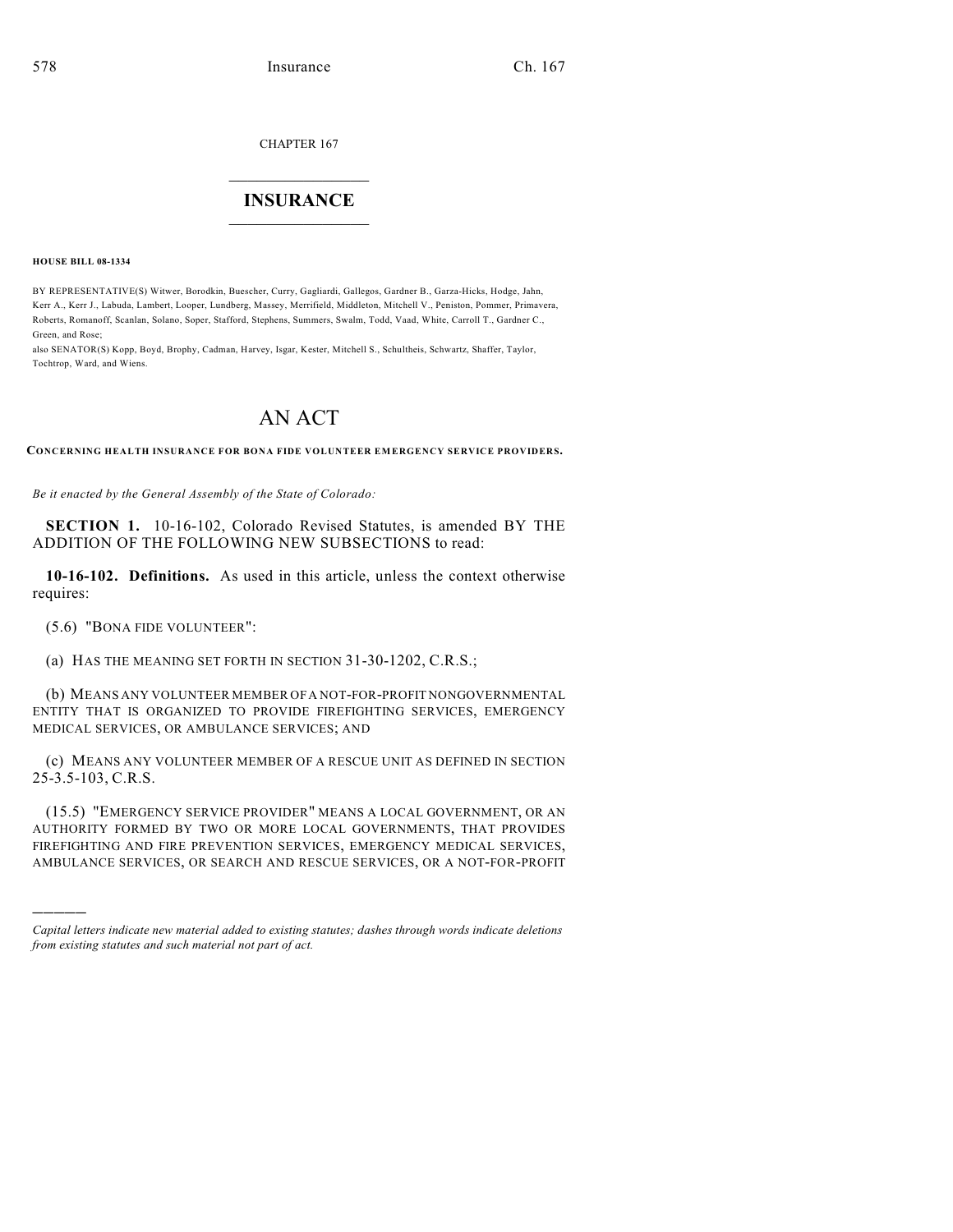## Ch. 167 Insurance 579

NONGOVERNMENTAL ENTITY ORGANIZED FOR THE PURPOSE OF PROVIDING ANY SUCH SERVICES, THROUGH THE USE OF BONA FIDE VOLUNTEERS.

(26.4) "LOCAL GOVERNMENT" MEANS ANY CITY, COUNTY, CITY AND COUNTY, SPECIAL DISTRICT, OR OTHER POLITICAL SUBDIVISION OF THIS STATE.

**SECTION 2.** 10-16-214 (1) (a), Colorado Revised Statutes, is amended to read:

**10-16-214. Group sickness and accident insurance.** (1) Group sickness and accident insurance is declared to be that form of sickness and accident insurance covering groups of persons, with or without their dependents, and issued upon the following bases:

(a) Under a policy issued to an employer, who shall be deemed the policyholder, insuring at least ten employees of such employer for the benefit of persons other than the employer. The term "employees", as used in part 1 of this article and this part 2, includes the officers, managers, and employees of the employer, THE BONA FIDE VOLUNTEERS IF THE EMPLOYER IS AN EMERGENCY SERVICE PROVIDER, the partners if the employer is a partnership, the officers, managers, and employees of subsidiary or affiliated corporations of a corporation employer, and the individual proprietors, partners, and employees of individuals and firms, the business of which is controlled by the insured employer through stock ownership, contract, or otherwise. The term "employer", as used in part 1 of this article and this part 2, may include AN EMERGENCY SERVICE PROVIDER, any municipal or governmental corporation, unit, agency, or department thereof, and the proper officers, as such, of any AN EMERGENCY SERVICE PROVIDER OR AN unincorporated municipality or department thereof, as well as private individuals, partnerships, and corporations.

**SECTION 3.** Article 30 of title 31, Colorado Revised Statutes, is amended BY THE ADDITION OF A NEW PART to read:

## PART 13 VOLUNTEER HEALTH INSURANCE ACT

**31-30-1301. Short title.** THIS PART 13 SHALL BE KNOWN AND MAY BE CITED AS THE "VOLUNTEER HEALTH INSURANCE ACT".

**31-30-1302. Definitions.** AS USED IN THIS PART 13, UNLESS THE CONTEXT OTHERWISE REQUIRES:

(1) "BONA FIDE VOLUNTEER":

(a) HAS THE MEANING SET FORTH IN SECTION 31-30-1202, C.R.S.; AND

(b) MEANS ANY VOLUNTEER MEMBER OF A RESCUE UNIT AS DEFINED IN SECTION 25-3.5-103, C.R.S.

(2) "CARRIER" MEANS AN ENTITY THAT PROVIDES HEALTH COVERAGE IN THIS STATE, INCLUDING A FRANCHISE INSURANCE PLAN, A FRATERNAL BENEFIT SOCIETY, A HEALTH MAINTENANCE ORGANIZATION, A NONPROFIT HOSPITAL AND HEALTH SERVICE CORPORATION, A SICKNESS AND ACCIDENT INSURANCE COMPANY, AND ANY